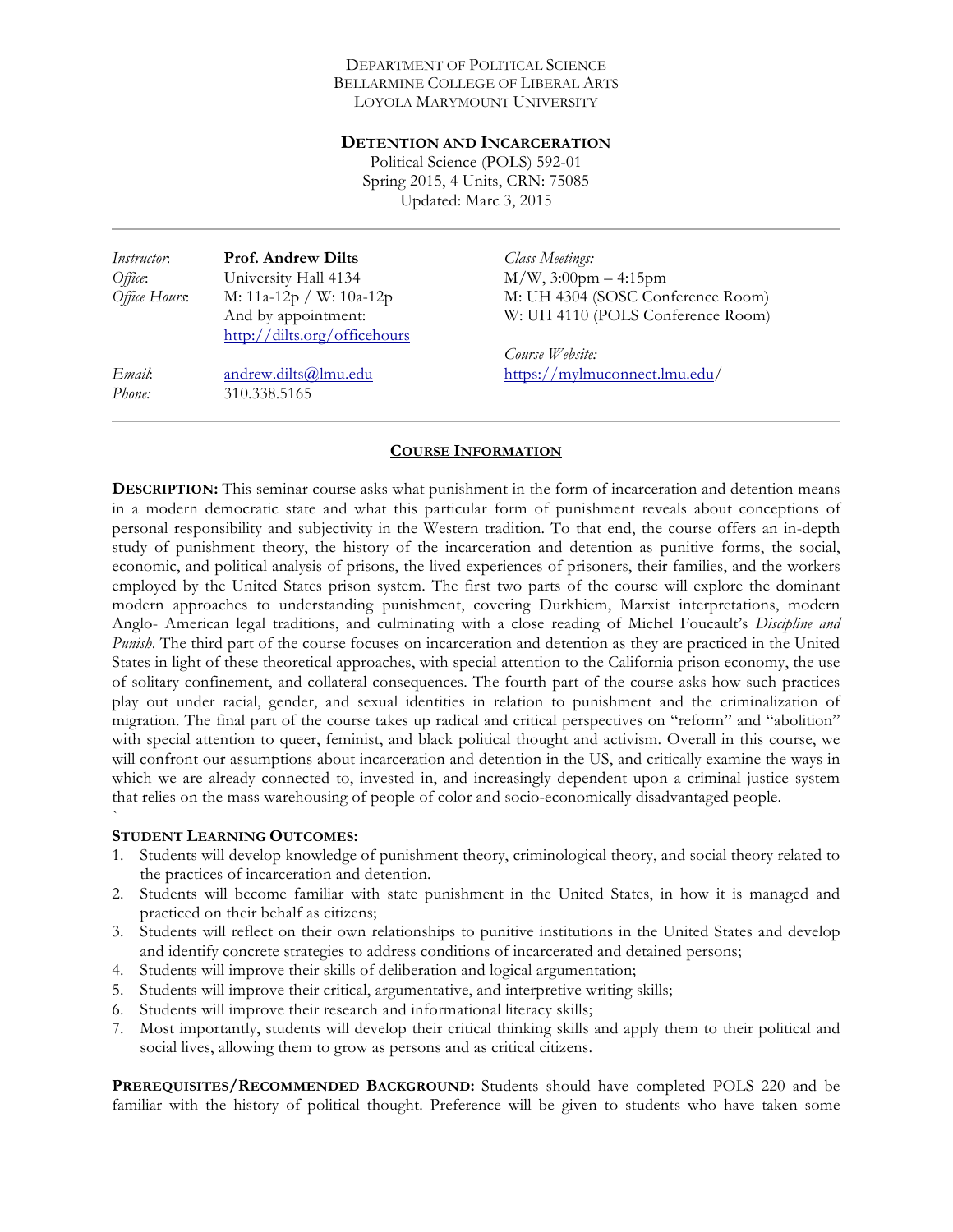combination of POLS 323, 324, 325, and 326 and who have already completed their Ethics and Justice core requirements.

#### **COURSE REQUIREMENTS**

This course is a 4-unit, upper-division course that fulfills the Political Science department's "seminar" requirement. This means that this course has **intensive reading requirements** and you will be held accountable for that reading with frequent writing assignments; it will require **multi-draft writing** throughout the semester; it will substantively focus attention on **methodological training** in political theory (by applying theoretical frameworks to empirical practices); it includes **a significant individual mentoring component***.*  To reflect these ends, the course has the following requirements:

- (1) You will submit **write a substantial research paper** during the semester. This paper must be formatted and submitted properly to receive full credit, as documented in the course paper requirements on the course website.
- (2) You will submit a **research paper prospectus**, including a clear statement of your thesis, an abstract, and an outline of proposed paper.
- (3) You will prepare an **annotated bibliography** supporting your research paper, turned in and updated at multiple points throughout the semester.
- (4) You will submit a rough draft of the research paper to the instructor and to your peers that will be used in a formal **peer-review** session, editing and commenting on two of your colleagues' paper drafts.
- (5) You will be held accountable to each other for the substantial course reading by **writing reading questions for each and every class session.** To receive full credit, you must prepare a reading question for each class meeting that demonstrates (a) completion of all reading assignments and (b) thought and reflection on the reading assignments. The grading criteria for these questions are discussed in detail below.
- (6) You must **attend class** and be an **active participant** in discussion. Because this is a text-driven course, you **must always bring a hard-copy of the day's reading to class and you must be prepared to publicly present your reading question in class**. If you are more than 5 minutes late to class, you will be marked as absent. If you do not bring your copy of the reading with you to class, you will be marked as absent.

| <b>GRADE BREAKDOWN:</b> | <b>GRADING SCALE:</b> |       |           |
|-------------------------|-----------------------|-------|-----------|
| Research paper:         | 40%                   | A     | 93-100    |
| Paper Prospectus:       | 10%                   | $A-$  | $90 - 92$ |
| Annotated Bibliography: | 20%                   | $B+$  | 88-89     |
| Peer Review:            | $5\%$                 | B     | 83-87     |
| Reading Questions:      | 15%                   | $B -$ | 80-82     |
| Attendance:             | $5\%$                 | $C+$  | 78-79     |
| Participation:          | $5\%$                 | C     | 73-77     |
|                         |                       | $C$ - | $70-72$   |
|                         |                       | D     | $60-69$   |
|                         |                       | F     | $0 - 59$  |
|                         |                       |       |           |

\*\*\**Any student who receives a failing grade for attendance and participation will receive a failing grade for the class*. *Any student who has not turned in all paper drafts will receive a failing grade for the class.\*\*\**

**READING QUESTIONS:** Each student is required to prepare a substantive reading question for each day we meet, reflecting the assigned readings for that day. These questions will be randomly collected three times throughout the semester for grading by the instructor. Each session you should have a **typed reading question that you are prepared to present in class when called upon by the instructor.** A good reading question is one that directly and explicitly engages with the text. Your question should directly refer to a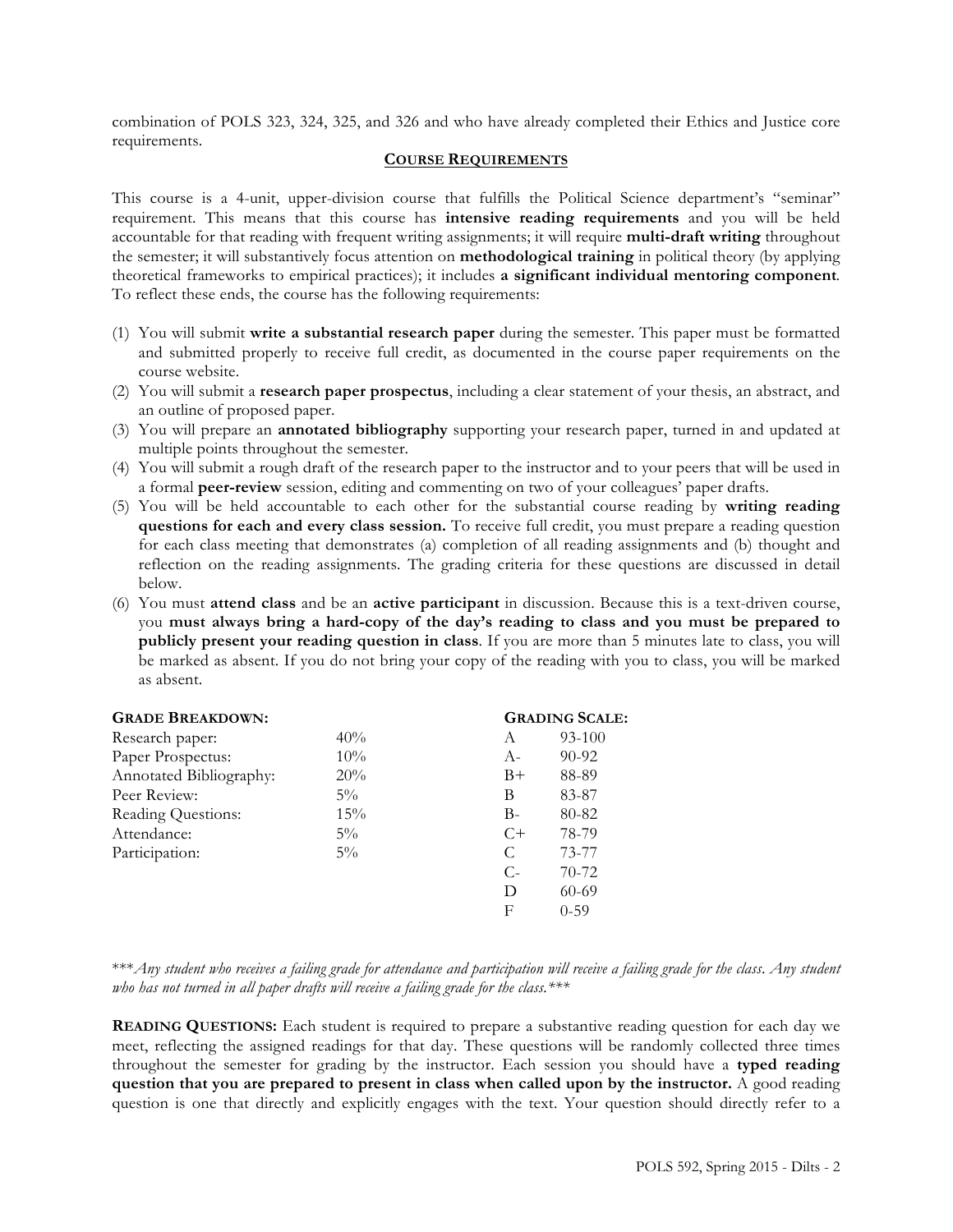specific passage, term, or concept that you are puzzled about, **and** it must offer your interpretation of the passage at hand. It should be focused on something that genuinely puzzles you in the reading, and which you can probably assume that others find puzzling or confusing as well. You will be graded on both the three randomly collected questions and your presentation of your question in class.

In the unlikely event that students are not keeping up with the reading, the instructor reserves the right to add short reading quizzes without notice.

### **COURSE POLICIES**

**ACCESSIBILITY**: Students with who require reasonable modifications, special assistance, or accommodations in this course should promptly direct their request to the Disability Support Services (DSS) Office (Daum Hall 2nd floor, 310-338-4216) as early in the semester as possible. All discussions will remain confidential. Please visit http://www.lmu.edu/dss for additional information. All students are invited and encouraged to discuss with me any questions and suggestions you might have about how to ensure that our class is supportive of difference and welcoming to all modes of learning, thinking, and interacting.

**OFFICE HOURS:** I look forward to meeting with you all during regularly scheduled office hours, or by appointment when meeting during office hours is not possible. Students who would like to discuss issues raised in the course further than class discussions will permit, or students who encounter difficulties with the course or the assigned material, are especially encouraged to attend office hours. Students are strongly encouraged to schedule office hour appointments in advance and to keep those appointments promptly.

**NEW POLICIES CONCERNING CONFIDENTIALITY:** While I will always work to ensure an atmosphere of trust and respect in which you feel you can come talk to me, there are new university policies developing (pursuant to Title IX and the Clery Act) that may limit my ability to maintain confidentiality with regard to some topics. These include allegations of sexual harassment, sexual violence or assault, dating or domestic violence, stalking, and other misconduct involving students, faculty, or staff. These may trigger contact with a campus official who will want to speak with you about the incident you shared, and conduct an investigation. While I can assure some degree of confidentiality, counselors at Student Psychological Services and doctors and nurse practitioners at the Student Health Center can ensure more. For more information about this, please consult the Community Standards, the LMUCares website, or come and chat with me about it.

## **If at any time you need someone to talk with, you can always contact Sojourn Services (in Santa Monica) at 310-264-6644 or the Rape, Abuse, and Incest National Network (RAINN) 24-hour hotline at 1-800-656-HOPE or online at https://rainn.org/.**

To file a report of sexual or interpersonal misconduct, contact the Department of Public Safety (DPS) in person, or by calling 222 from any campus phone or (310) 338-2893 from any phone. If you are unsure about who to talk to, please ask me or another faculty member that you trust. Just be aware that faculty are potentially obligated to report incidents on your behalf.

**RESPECT FOR OTHERS:** Given the sensitive nature of the topics explored, a spirit and active practice of mutual respect is crucial for classroom discourse. Students must respectfully listen to others' critiques and articulate responses in a thoughtful manner. As always, you will be held to the standards defined in the LMU's *Community Standards* Student Conduct Code:

(http://studentaffairs.lmu.edu/administration/judicialaffairs/studentcodespolicies/)

**GENDER NEUTRAL & GENDER SPECIFIC LANGUAGE, NAMES & ACCENTS:** Academics no longer use the pronoun "he" to apply universally to all persons, nor do we use the term "man," when we are referring to humanity or people in general. In our writing, when we are making generalizations we should use gender neutral pronouns, that is, sie and hir, s/he, him or her, they/their, etc. When referring to a specific person or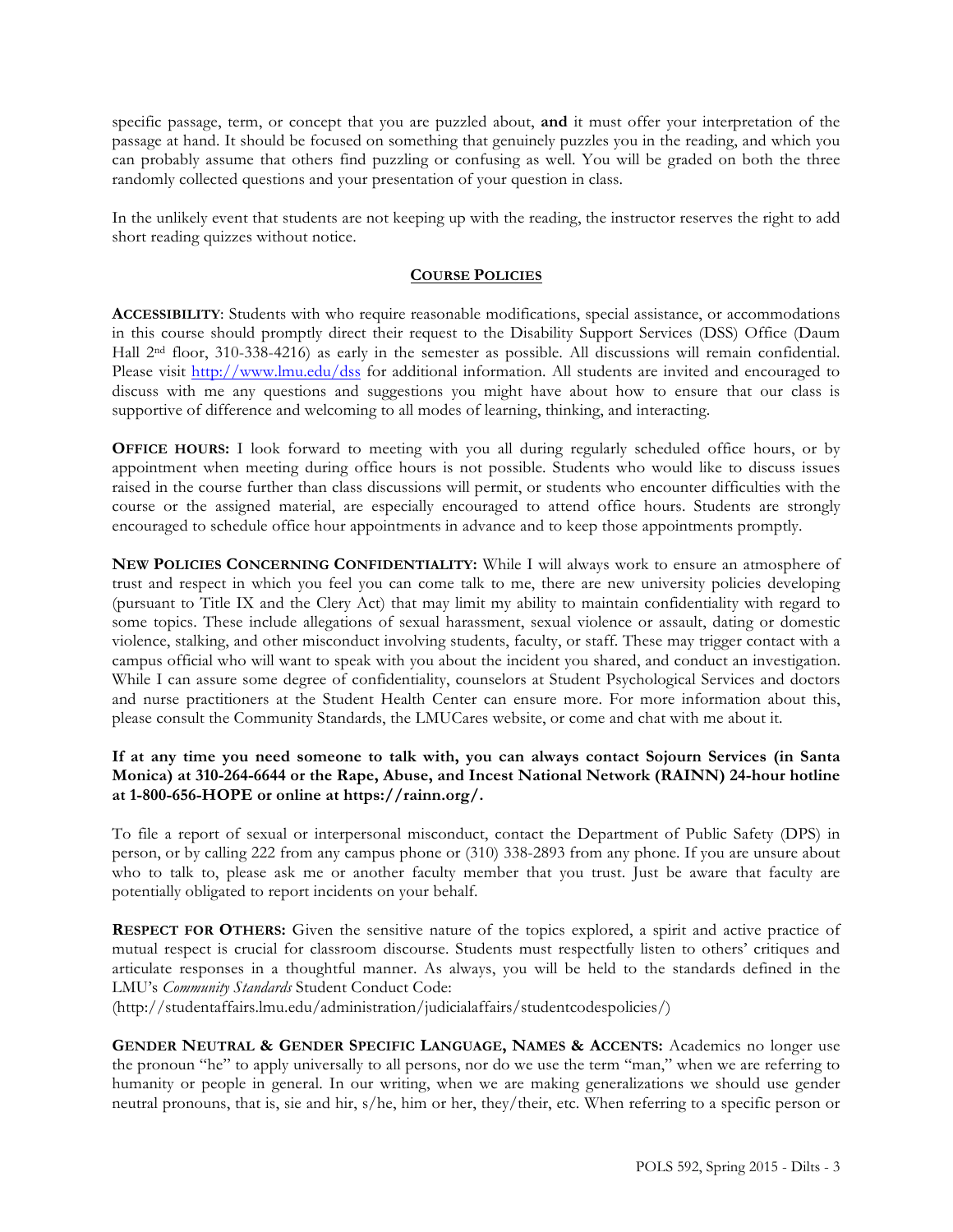group of people, we should use the language and pronouns *that they prefer* if we know them. Further, we should be attentive to the spelling and accents of author's names. Finally, all authors must be referred to by their entire names, or only their last names, *not by their first names*, orally and in writing.

Where this is not possible (either because the claim you are making is gendered, or because you are relying on a text that uses gender-exclusive pronouns), you must explain why this is the case. Usually, this requires no more than a footnote (e.g. Foucault uses "he" or "mankind" as universals. Add a footnote at your first usage of his language, directly quoted or not, and say that you are following Foucault's usage here, and do not mean to endorse his usage). You aren't necessarily required to solve these problems, but you are required to make note these problems and signal your awareness of them.

**ATTENDANCE:** Timely, prepared, and engaged attendance is required. Absences will only be excused in the case of illness or emergency. If there is a conflict between course participation and religious observance, please contact me in advance. It is not necessary to obtain prior approval from the instructor when missing a meeting is unavoidable, but note that students bear the *entire responsibility* for the decision to miss class and for whatever effect that may have on their course grade and their learning experience. Repeated absences and lateness will directly affect the discussion and attendance portion of a student's grade. Participation in class discussions will be evaluated on quality, quantity, and appropriateness of student questions and comments. Please note: it is just as possible to talk *too much* as it is to talk too little in class. Likewise, there is such a thing as active listening, and yes, your professors are capable of distinguishing this from passive listening. If you are worried about your the level and/or quality of your participation, the best thing to do is to come to office hours, where the professor can give you direct feedback throughout the semester, rather than at the end (when it is too late to change your behavior!).

**LATE PENALTIES:** Assignments are accepted when they are due. Assignments must be turned in at the designated time and place. Failure to turn in an assignment on time is unacceptable except with the prior agreement of the instructor (which will be given only in exceptional circumstances). Except in documented cases of illness or emergency, a penalty of **up to a full letter grade** may be assessed for each day (24hrs) the assignment is late. When assignments are submitted electronically, this includes weekend days.

**PLAGIARISM & ACADEMIC HONESTY:** Academic dishonesty will be treated as an extremely serious matter. Proven plagiarism of any kind may result in automatic failure of the course and will be referred to the University for further disciplinary action without exception. I reserve the right to submit your electronic document to plagiarism detection websites if necessary. It is **never** permissible to turn in any work that has been copied from another student or copied from a source (including the Internet) without properly acknowledging the source. It is your responsibility to make sure that your work meets the standard of academic honesty set forth in the "LMU Honor Code and Process" which appears in the LMU *Community Standards*. It is not permissible to turn in work for a class that has been previously submitted in part, or in whole, for credit in another course. Any doubts of questions related to this policy should be brought to your instructor as soon as they arise and before you turn in the work. You should also refer to the additional statement on academic honesty in the writing requirements posted on the course website.

**EMAIL COMMUNICATION:** At times I will communicate with the entire class using campus email systems, so it is essential that you regularly check your lion.lmu.edu email address or forward your lion account email to your preferred email address. I encourage you to contact me via email with questions about the course, the material we cover in class, and assignments.

You are expected to be professional in all communication with the instructor. All email communication should be in complete sentences with a proper salutation and conclusion. Treat the email more as a letter and less like a text message. Include a comprehensible subject heading (e.g. "POLS 592 paper question"), address and sign the email, making sure to identify what class you are in (usually instructors are teaching more than one class) and explain clearly what it is that you are inquiring about. Failure to do these will guarantee that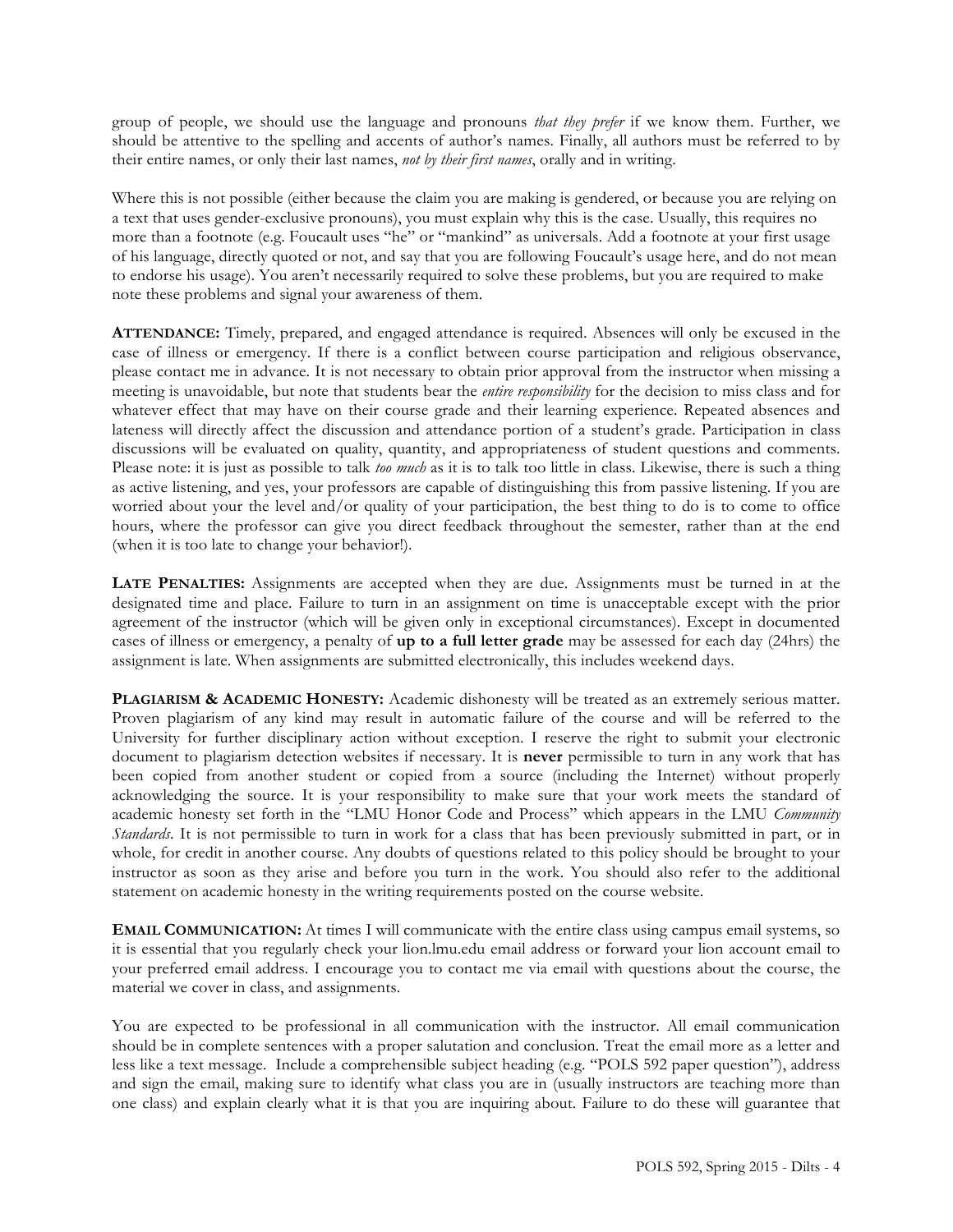you will not get a response. Also, unless I've explicitly stated otherwise, I generally check my faculty email only during normal business hours (more or less from 7am to 6pm on weekdays).

Finally, here is a short list of things to which **I will not respond**:

- Questions that can be answered by checking the course syllabus or looking online.
- A request to know **if** you missed anything during an absence. (The answer is yes.)
- A request to know **what** you missed during an absence. (Instead of asking this through email, take the appropriate next steps to catch up: ask a classmate for notes, meet with me in my office hours, etc.)

**TECHNOLOGY USE DURING CLASS:** You are welcome to bring a computer to class provided that it enables you to engage *more* in the class discussion than without it. You may also use a computer to help you take notes. Email, Twitter, Facebook, or anything at all that is not directly related to the *conversation* we are having will not be tolerated. Using a computer in this way during a seminar is rude and disrespectful to your classmates. **If you need to use a computer in class, you will be expected to post copies of your class notes on the class website** *immediately* **following the class session to share with others.** If you are not willing to do this, do not bring a computer with you. The same applies to e-readers/tablets/phones of any kind, etc. Use of any technology in class that does not directly contribute to our discussions will not be tolerated.

But also, recent evidence indicates that note-taking on a computer is actually not a good way to learn things.<sup>1</sup>

### **E-Reserve texts should be \*printed\* and brought to class. Electronic/digital editions of the texts are not acceptable for this course.**

Your phone (of any kind) must be **turned off and put away** (unless you have received prior permission from the instructor, which will only be given in truly *exceptional* circumstances). If your phone rings during class, you will be marked absent for the session.

**TENTATIVE NATURE OF THE SYLLABUS:** If necessary, this syllabus and its contents are subject to revision; students are responsible for any changes or modifications distributed in class or posted on MYLMU Connect

 $\overline{a}$ 

<sup>1</sup> See http://www.vox.com/2014/6/4/5776804/note-taking-by-hand-versus-laptop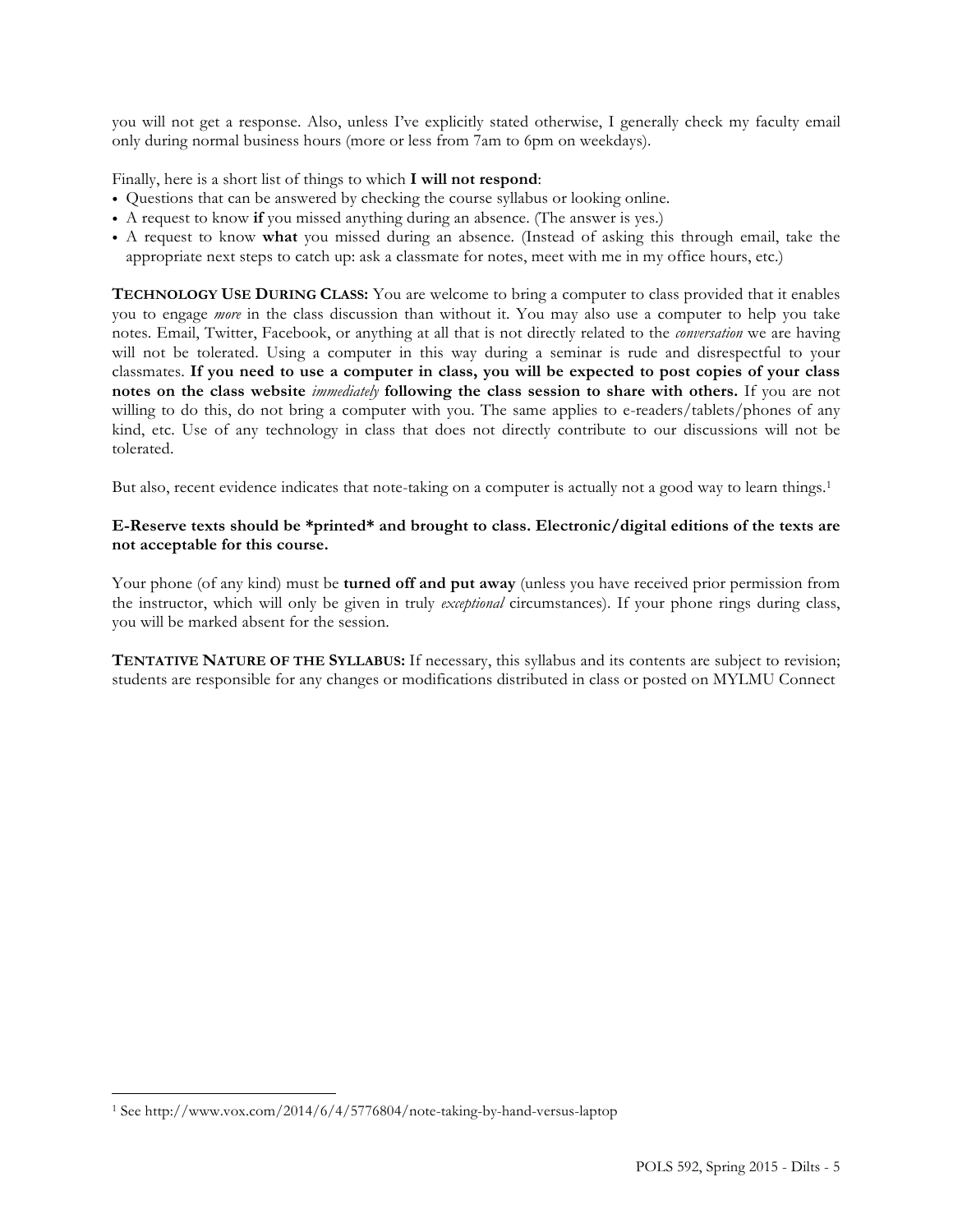## **REQUIRED TEXTS**

These texts will all be available for purchase from the bookstore. You are welcome to purchase them wherever you please or borrow them from the library, but *please use these editions of the texts* so that we are all literally on the same page during class. You will be expected to come to class with the text in hand. Some readings will be made available via electronic reserve in PDF format. You must **print** hard copies of these readings, i.e. do not bring your computer or e-reader in order to refer to the texts.

- David Garland, *Punishment and Modern Society* (Chicago), ISBN: 0226283828.
- Michel Foucault, *Discipline and Punish*, (Vintage), ISBN: 978-0679752554.
- Marc Mauer, *Race to Incarcerate, Revised Edition* (New Press), ISBN: 978-1595580221.
- Angela Davis, *Are Prisons Obsolete?* (Seven Stories Press), ISBN: 978-1583225813.

Recommended:

- Michael Harvey, *Nuts and Bolts of College Writing* (Hackett, 2003), ISBN: 9780872205734.
- Stanley Chodorow, *Writing a Successful Research Paper* (Hackett, 2011), ISBN: 9781603844406.

### **TENTATIVE COURSE SCHEDULE**

Readings available on electronic reserve are marked with an asterisk (\*).

Approx. page numbers for each reading are in brackets (but note that there is not a standard length for a page across these readings, so do not rely on this number alone to plan your time).

There will frequently be "Suggested Reading" listed for a session. In each case you should plan on reading at least one of these pieces in addition to the required reading. My suggestion is that you briefly look over each of the suggested readings and pick at least one that strikes you as interesting based on what you've already read.

### **Week 1: M Jan 12: Course Introduction and Overview**

## **Part 1: Why Punish?**

#### **W Jan 14: Defining "Punishment" [36]**

- Thom Brooks, "Introduction" in *Punishment.* London: Routledge. 1-11. [10]\*
- David Garland, *Punishment and Modern Society,* Introduction and Chapter 1, "The Sociology of Punishment and Punishment Today," pp. 1-22. [23]
- Michel Foucault, "To punish is the most difficult thing there is"  $[3]^*$

Recommended:

- Thom Brooks, "Part 1: General Theories" in *Punishment,* 13-85. [72]\*
- H.L.A. Hart, 1968, "Prolegomenon to the Principles of Punishment" in *Punishment and Responsibility*. Oxford: Oxford University Press. 1-27. [28]\*
- Joel Feinberg, 1970, "Justice and Personal Desert." Chapter 4 in *Doing and Deserving*. Princeton: Princeton University Press. 55-94. [40]\*
- George Fletcher, 1998, "Punishment versus Treatment" and "The Crime versus the Offender" in *Basic Concepts of Criminal Law*, New York: Oxford, pp. 25-42, 74-92. [37]\*

**Week 2:**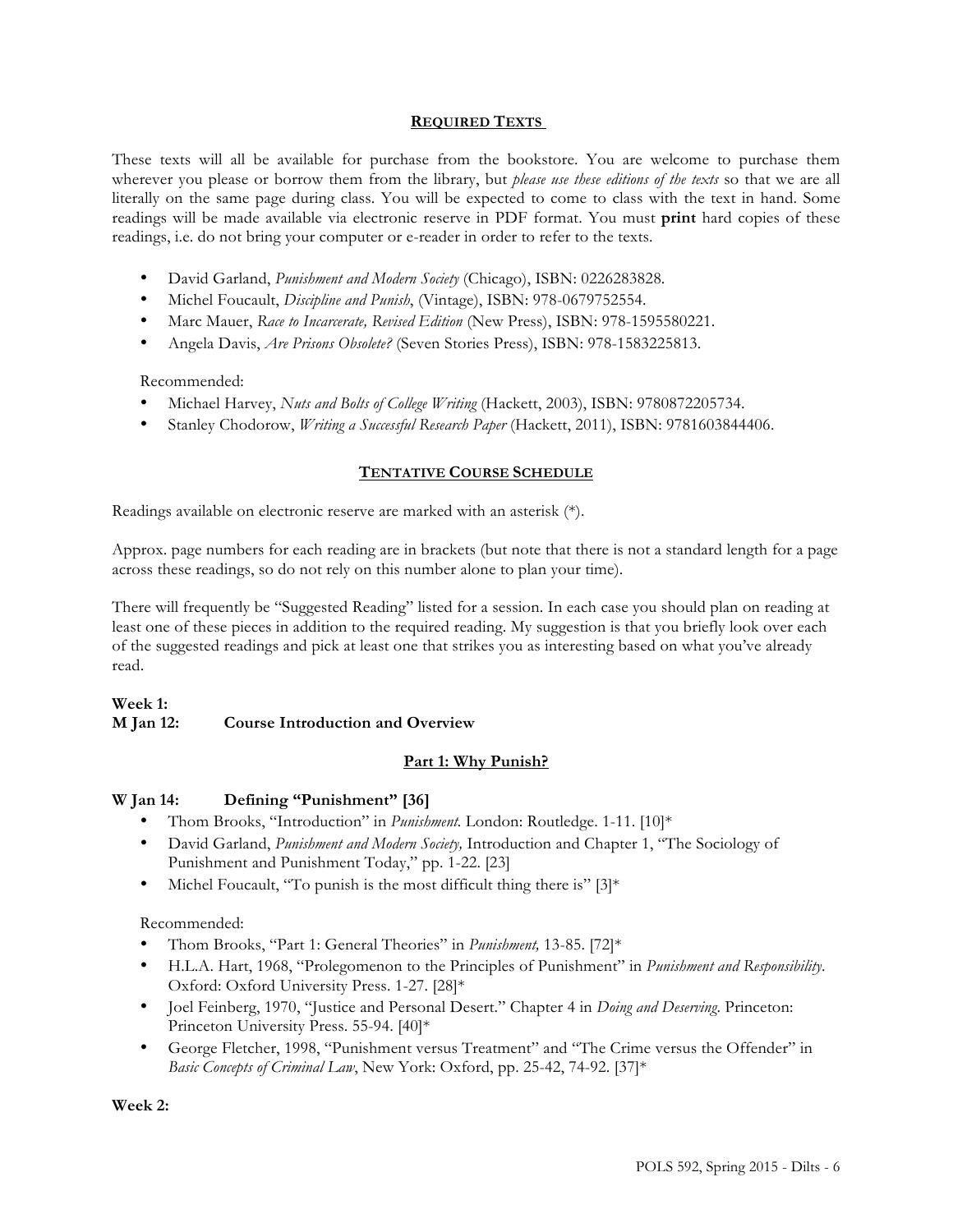## **M Jan. 19: No classes – MLK Jr. Day**

## **W Jan. 21: Sociological Functions of Punishment 1: Solidarity and Authority [61]**

- Emile Durkheim, 1893 [1984], "Mechanical Solidarity, or Solidarity by Similarities." Chapter 2 in *The Division of Labor in Society*. New York: Free Press. 31-67. [37]\*
- Garland, Chapter 2, "Punishment and Social Solidarity," pp. 23-46. [24]

### Recommended:

- George Herbert Mead, 1918, "The Psychology of Punitive Justice" *The American Journal of Sociology*. Vol. 23, No. 5. 577-602. [26]\*
- Garland, Chapter 3, "Punishment and the Construction of Authority," pp. 47-81. [35]

## **Week 3:**

## **M Jan. 26: Sociological Functions of Punishment 2: Social Control [34]**

- Georg Rusche, "Labor Market and Penal Sanction," *Crime and Social Justice,* 10, pp. 2-8. [7]\*
- Georg Rusche and Otto Kirchheimer, *Punishment and Social Structure*, Forward (Selling), Introduction, and Chapter 4. [27]\*
- Garland, Chapter 4, "The Political Economy of Punishment," pp. 83-110. [27]

## **W Jan. 28: Sociological Functions of Punishment 3: Ideology and Law [35]**

- Evgeny Pashukanis, 1924, "Law and Violation of Law." Chapter 7 of *A General Theory of Law and Marxism*. [15]\*
- Garland, Chapter 5, "Punishment as Ideology and Class Control," 111-130. [20]

## **Part 2: The Prison as Punishment**

## **Weeks 4-5: Foucault: Discipline and Punish: The Birth of The Prison M Feb. 2:**

- Michel Foucault, 1975 [1977], *Discipline and Punish*. Part 1: Torture, 3-69. [67]
- Garland, Chapter 6, "Punishment and Technologies of Power," pp. 131-175. [43] *NB: This chapter provides a critical overview of Foucault's project in D&P, so keep coming back to it as a guide for your own reading of D&P.*

## **W Feb. 4**

• Foucault, Part 2: Punishment, 73-131. [59]

#### **M Feb. 9:**

• Foucault, Part 3: Discipline, 135-228. [94]

#### **W Feb 11:**

• Foucault, Part 4: Prison, 231-308. [78]

#### Recommended:

- Garland, Chapter 7, "Beyond the Power Perspective," pp. 131-175. [43]
- Michel Foucault, 1983, "What is called 'Punishing?'" [7]\*
- Michel Foucault, "Prison Talk." \*
- Devonya Havis, 2014, "Discipline" in *The Foucault Lexicon*, pp. 110-119. [10]\*
- Ladelle McWhorter, 2014, "Normalization" in *The Foucault Lexicon,* pp. 315-321. [7]\*
- John Protevi, 2014, "Body" in *The Foucault Lexicon,* pp.51-56. [6]\*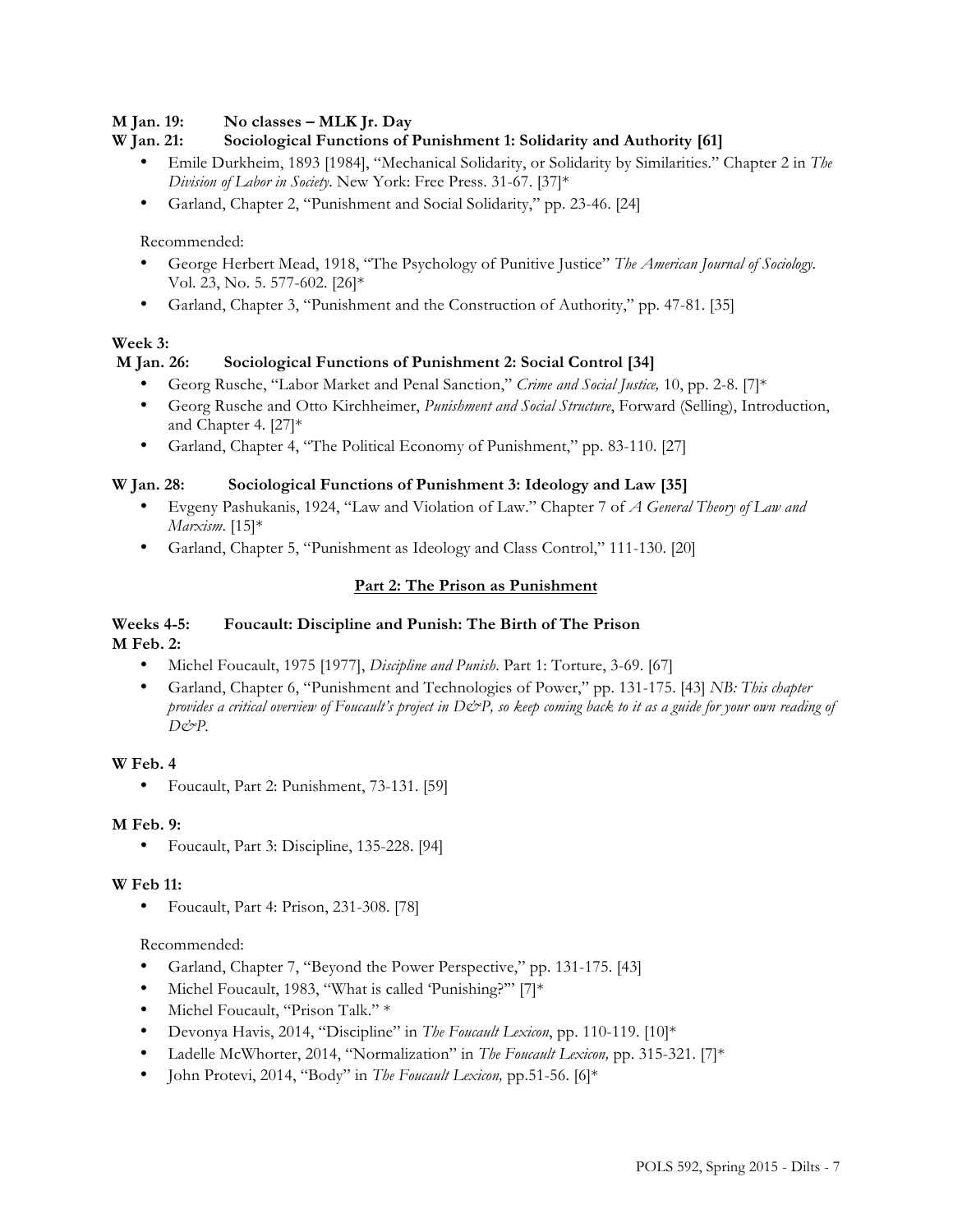## **Week 6:** *NO CLASSES*

### **Part 3: Detention and Incarceration in the United States**

#### **Week 7: M Feb. 23: Where are we and how did we get here? [129]**

- Marc Mauer, *Race to Incarcerate,* Chapters 1-6, pp. 1-129. [129]
- David Garland, 2007, "The Meaning of Mass Imprisonment." [3]\*
- Pew Center on the States, 2008, "1 in 100: Behind Bars in America 2008." [37]\*

• Bureau of Justice Statistics, 2014, "Correctional Populations in the United States, 2013." [14]\*

*NB: These last two readings are statistical reports, and can be skimmed.*

#### Recommended:

- Christopher Adamson, 1983, "Punishment After Slavery, 1865-1890" *Social Problems* Vol. 30(5). [15]\*
- Norval Morris, 1995, "The Contemporary Prison: 1965-Present" In The Oxford History of the Prison, 202-231. [30]\*
- Jonathan Simon, 2001, "Fear and loathing in late modernity: Reflections on the cultural sources of mass imprisonment in the United States," in *Mass Imprisonment: Social Causes and Consequences*. [15]\*
- Oliver Roeder, 2014, "Just Facts: Quantifying the Incarceration Conversation," online at http://www.brennancenter.org/blog/just-facts-quantifying-incarceration-conversation

#### **W Feb 25: No new reading, instructor absence (time to catch up!)**

- Film: *The House I Live In* (Eugene Jarecki, 2012) available on DVD reserve at the LMU Library, or streaming on Netflix, for rent on YouTube.
- **EMAIL your "reading" questions to me by Friday the 27th**

Recommended:

- Todd Clear and Natasha Frost, *The Punishment Imperative,* Chapters 2 and 4, pp. 17-46, 71-112. [72]\*
- Michael Tonry, 2004, "Why So Many Americans Are in Prison," in *Thinking About Crime,* pp. 21-61. [41]\*
- Heather Ann Thompson, 2010, "Why Mass Incarceration Matters: Rethinking Crisis, Decline, and Transformation in Postwar American History" *Journal of American History*, 97, pp. 703-734. [32]\*

## **Week 8:**

## **W Mar 4: What is the "Prison Industrial Complex"? [49]**

- Angela Davis, 1998, "Masked Racism: Reflections on the Prison Industrial Complex," in *Colorlines.*  [4]\*
- Eric Schlosser, 1998, "The Prison-Industrial Complex" in *The Atlantic*. [24]\*
- Angela Davis, 2003, "The Prison Industrial Complex," Chapter 5 in *Are Prisons Obsolete?,* pp. 84-104. [21]

Recommended:

- Donna Selman and Paul Leighton, 2010, Chapter 3 of *Punishment for Sale: Private Prisons, Big Business, and the Incarceration Binge.*
- Michael Hallett, 2002, "Race, Crime, and For-Profit Imprisonment" *Punishment and Society*, 4(3): 369- 393.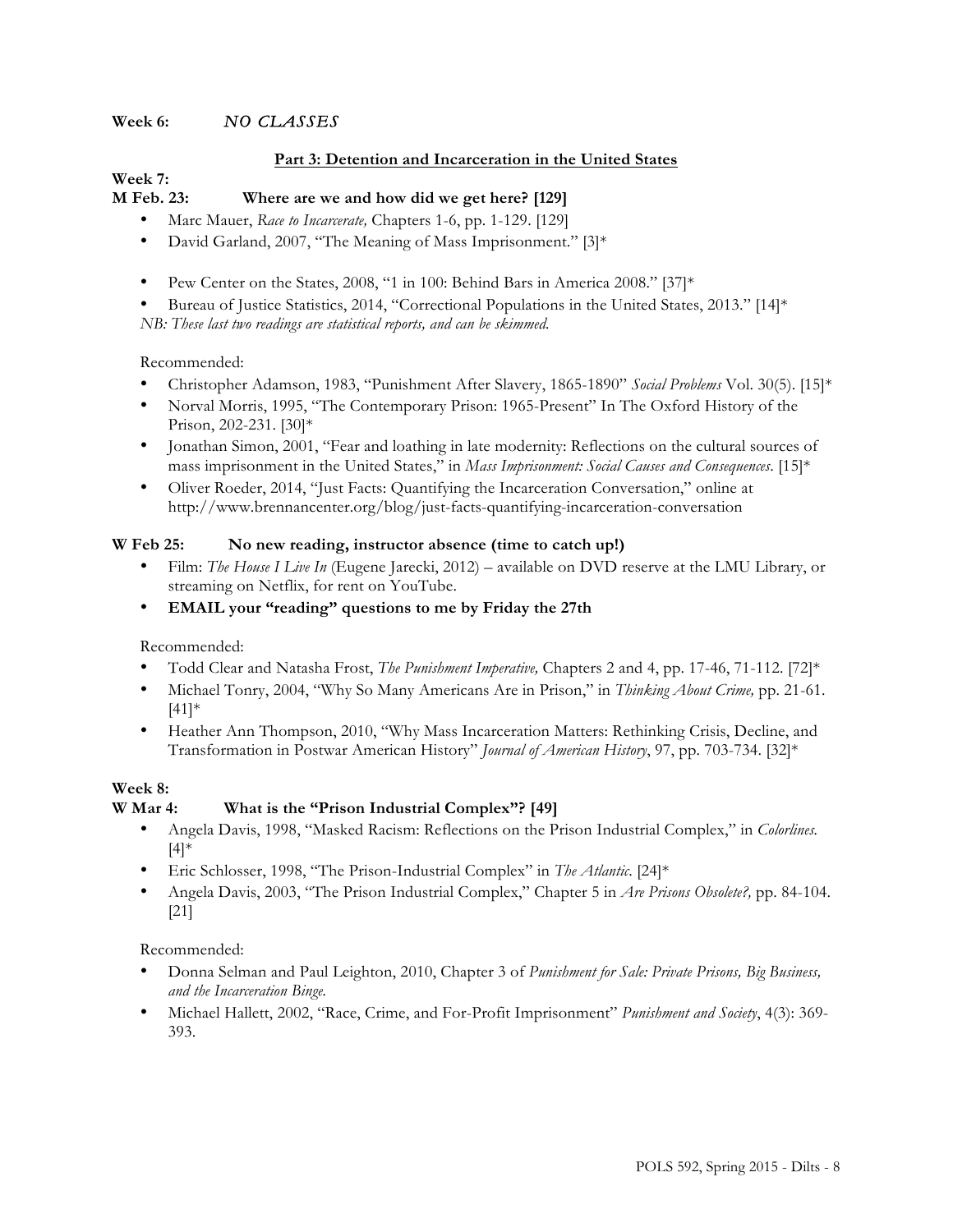## **Week 9:**

# **M Mar. 9: Case Study: The Prison Economy of California [127]**

- Mike Davis, 1995, "Hell Factories in the Fields," in *The Nation.* [5] \*
- Ruth Wilson Gilmore, Chapters 1-3 of *Golden Gulag,* p. 5-127. [121]\*

Recommended:

- *Brown v. Plata* (2010) [91]\*
- Alicia Bower, 2012, "Unconstitutionally Crowded: *Brown v. Plata* and How the Supreme Court Pushed Back to Keep Prison Reform Litigation Alive," *Loyola of Los Angeles Law Reivew,* Vol. 45, pp. 555-567. [13]\*
- Jonathan Simon, 2014, "Dignity Cascasde: Brown v. Plata and Mass Incarceration as a Human Rights Problem," Chapter 6 in *Mass Incarceration on Trial,* pp. 133-154. [22]\*

## **W Mar 11: Solitary Confinement, Control Units, and the Supermax [85]** *(possible guest visit from Dr. Keramet Reiter, UC-Irvine)*

- Keramet Reiter, 2012, "Parole, snitch, or die: California's supermax prisons and prisoners, 1997– 2007," *Punishment and Society* 14(5) 530-563. [34]\*
- Lisa Guenther, *Solitary Confinement: Social Death and its Afterlives*, Chapter 7 (pp. 161-194). [34]\*
- Russell Maroon Shoatz, 1995, "Death by Regulation: Pennsylvania Control Unit Abuses" in *Maroon the Implacable,* pp. 57-62. [6]\*
- Raymond Luc Levasseur, 1996, "Trouble Coming Every Day: ADX–The First Year" in *The New Abolitionists: (Neo)Slave Narratives and Contemporary Prison Writings,* Ed. Joy James, pp. 45-55. [11]\*

Recommended:

- Keramet Reiter, 2014, "The Supermax Prison: A Blunt Means of Control, or a Subtle Form of Violence?" *Radical Philosophy Review* 17:2. \*
- Lisa Guenther, *Solitary Confinement: Social Death and its Afterlives,* Introduction and Chapters 1, 6, and 8.
- Benjamin Wallace-Wells, "The Plot From Solitary," *New York Magazine,* Feb 26, 2014. [15]\*
- Selected Statements from the Short Corridor Collective on the 2013 Pelican Bay Hunger Strike. \*
- Lorna Rhodes, 2004, "Controlling Troubles," in *Total Confinement,* Berkeley: UCPress, pp. 21-60.  $[40]$ \*
- Jonathan Simon, 2014, "The House of Fear: Dignity and Risk in *Madrid v. Gomez,"* Chapter 2 in *Mass Incarceration on Trial,* pp. 47-72. [36]\*
- Film: Herman's House (2012)

## **Week 10:**

## **M Mar. 16: Beyond Bars: Collateral Consequences to Mass Incarceration [47]**

- Mauer, Chapter 11, 195-207. [13]
- Marie Gottschalk, 2015, "The Prison beyond the Prison," in *Caught: The Prison State and the Lockdown of American Politics*, pp. 241-257. [17] \*
- Vesla Weaver and Amy Lerman, 2010, "Political Consequences of the Carceral State" *American Political Science Review*, 104:4, 817-833. [17]\*

Recommended:

- Katherine Beckett and Naomi Murakawa, 2012, "Mapping the shadow carceral state: Toward an institutionally capacious approach to punishment" in *Theoretical Criminology* 16: 221 [20]\*
- Rubinstein, Gwen and Debbie Mukamal. 2002. "Welfare and Housing Denial of Benefits to Drug Offenders" in *Invisible Punishment*. 37-49. [13]\*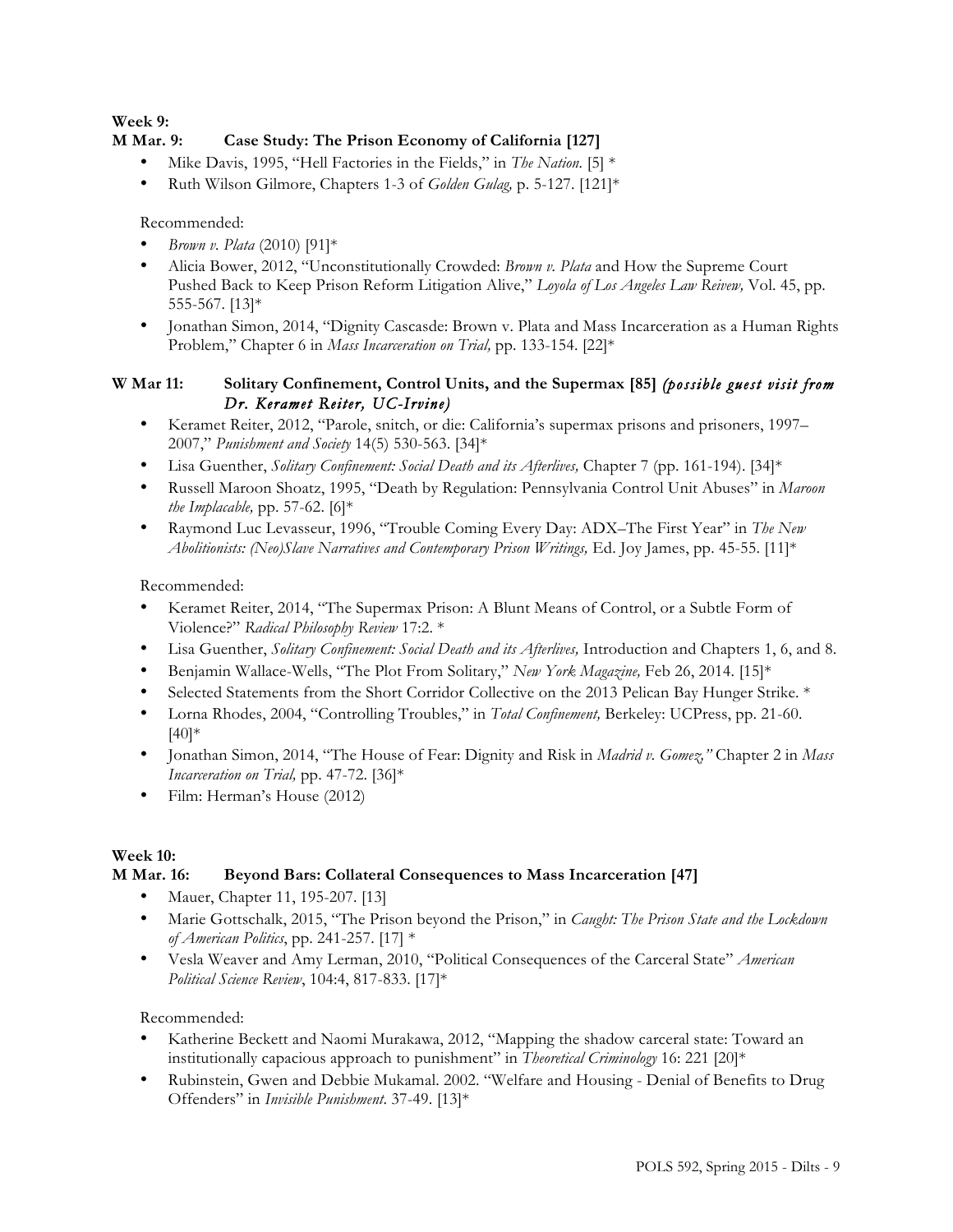- Marc Mauer, 2002, "Mass Imprisonment and the Disappearing Voters." in *Invisible Punishment*. 50-58. [8]\*
- Braman, Donald. 2002. "Families and Incarceration" in *Invisible Punishment*. 117-135. [19]\*
- Western, Bruce, et. al. "Black Economic Progress in the Era of Mass Imprisonment." In *Invisible Punishment*. 165-180. [16]\*
- Huling, Tracy, 2002, "Building a Prison Economy in Rural America" in *Invisible Punishment*. 197-213.  $[17]$ \*
- Jon Marc Taylor, "Pell Grants for Prisoners" in *Doing Time: 25 Years of Prison Writing. \**

## **Part 4: Race, Migration, Gender, and Sexuality**

## **W Mar 18: Racial Discrimination and the War on Drugs [85]**

- Mauer, Chapters 7-8, pp. 130-176. [47]
- Michelle Alexander, 2012, "The Lockdown," Chapter 2 in *The New Jim Crow,* pp. 59-96. [38]\*

Recommended:

- Michelle Alexander, Chapters 1, 3, and 5 of *The New Jim Crow.*
- Michael Tonry, 1995, "Race and the Ware on Drugs," Chapter 3 in "*Malign Neglect: Race, Crime, and Punishment in America,* pp. 81-123. [43]\*

## **Week 11:**

## **M Mar. 23: Producing Race through Punishment [47]**

- Angela Davis, "Racialized Punishment and Prison Abolition" in *The Angela Davis Reader,* pp. 96-107  $[12]*$
- Loic Wacquant, 2002, "From Slavery to Mass Incarceration" *New Left Review* 13. [20]\*
- Lisa Marie Cacho, 2014, "The Presumption of White Innocence," *American Quarterly*, Vol. 66(4), pp. 1085-1090. [6]\*
- Nikhil Pal Singh, 2014, "The Whiteness of Police, *American Quarterly*, Vol. 66(4), pp. 1091-1099. [9]\*

Recommended:

- Loic Wacquant, 2005, "Race as Civic Felony" [16]\*
- Lisa Marie Cacho, 2012, Introduction and "White entitlement and Other People's Crimes," in *Social Death,* pp. 1-60. [60]\*
- Naomi Murakawa, 2014, "The First Civil Right: Protection from Lawless Racial Violence," Chapter 1 in *The First Civil Right: How Liberals Built Prison America*, pp, 1-26. [26]\*

## **W Mar. 25: Immigration Detention, Borders, and "Illegality" [82]**

- Marie Gottschalk, 2014, "Catch and Keep: The Criminalization of Immigrants" in *Caught: The Prison State and the Lockdown of American Politics,* pp. 215-240. [26]\*
- Nicholas De Genova, 2004, "The Legal Production of Mexican/Migrant 'Illegality'" [26]\*

Recommended:

- Harsha Walia, "What is Border Imperialism?" in *Undoing Border Imperialism,* pp. 37-93. [56]\*
- Miller, Teresa, 2002, "The Impact of Mass Incarceration on Immigration Policy." in *Invisible Punishment*, 214-238. [25]\*
- Mary Bosworth, 2007, "Identity, Citizenship, Punishment" in *Race, Gender and Punishment.* [8]\*

# **Week 12:** *SPRING BREAK – NO CLASSES*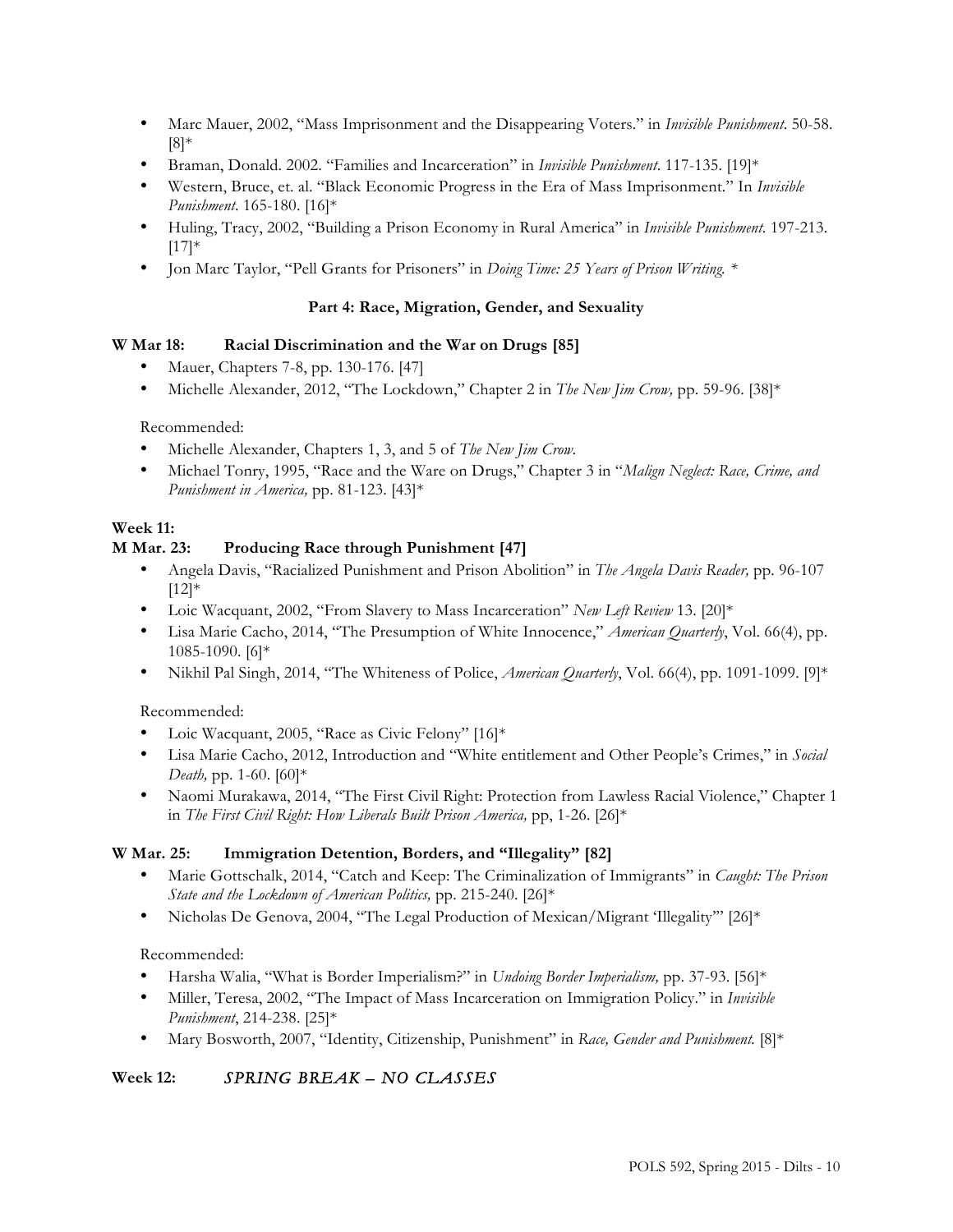# **Week 13:**

# **M Apr. 6: Incarceration in Women's Prisons [97]**

- Beth Richie, 1996, "Six Paths to Crime" and "The Story of Gender Entrapment," Chapters 5-6 in Compelled to Crime: The Gender Entrapment of Battered Black Women, pp. 101-158. [58]\*
- Appendices I-VI, IX-X in *Inside of this Place, Not of it: Narratives from Women's Prisons, pp.* 227-249, 262-269 [31]*\**
- Sentencing Project Fact Sheets: "Incarcerated Women" and "Parents in Prison" [7]\*

## Recommended:

- Victoria Law, "Overview," in *Resistance Behind Bars*, Overview, pp. 1-18. [18]\*
- Assata Shakur, 1978, "Women in Prison: How We Are," in *The New Abolitionists: (Neo)Slave Narratives and Contemporary Prison Writings,* Ed. Joy James,*,* pp. 77-89. [13]\*
- Meda Chesney-Lind and Lisa Pasko, 2013, "Sentencing Women to Prison: Equality Without Justice" in *The Female Offender: Girls, Women, and Crime,* pp. 119-152. [34]\*

## **W Apr. 8: Critical Responses to Gender Violence and Incarceration [88]**

- Angela Davis, "How Gender Structures the Prison System," Chapter 4 in *Are Prisons Obsolete?,* pp. 60- 83. [24]
- Cassandra Shalyer, 2009, "Neither Kind Nor Gentle: The Perils of 'Gender Responsive Justice'" in *The Violence of Incarceration*, pp. 145-163. [19]\*
- Beth Richie, 2012, "Black Women, Male Violence, and the Buildup of a Prison Nation," Chapter 4 in *Arrested Justice: Black Women, Violence, and American's Prison Nation,* pp. 99-124. [26]\*
- CURB, 2007, "How 'Gender Responsive Prisons' Harm Women, Children, and Families" [19]\*

## **Week 14:**

## **M Apr. 13: Producing Gender and Sexual Identity in/through incarceration: the K6G program [112]**

- Russell K. Robinson, 2011, "Masculinity as Prison: Sexual Identity, Race, and Incarceration," *California Law Review,* Vol. 99, pp. 1309-1408. [100]\*
- Dean Spade, 2012, "The Only Way to End Racialized Gender Violence in Prisons is to End Prisons: A Response to Russell Robinson's 'Masculinity as Prison,'" *California Law Review Circuit,* Vol. 3, pp. 184-195. [12]\*

Recommended:

- Sharon Dolovich, 2011, "Strategic Segregation in the Modern Prison," *American Criminal Law Review,*  48:1. [110]\*
- Natalie Cisneros, 2014, "Criminal Masculinity: Race, Gender, and Sexuality in the Age of Mass Incarceration" in *Philosophy Imprisoned: The Love of Wisdom in the Age of Mass Incarceration*, Eds. Sarah Tyson and Joshua Hall, pp. 89-103. [15]\*

## **W Apr. 15 Incarcerating Gender Non-Conforming and Trans\* Persons [37]**

- Victoria Law, "A Note about Transgender, Transsexual, Intersex, and Gender-Variant People in Prison," in *Resistance Behind Bars,* pp. 201-214. [14]\*
- Clifton Goring/Candi Raine Sweet, 2012, "Being an Incarcerated Transperson: Shouldn't People Care?" in *Captive Genders: Trans Embodiment and the Prison Industrial Complex*, Edinburgh: AK Press, 185-187. [3]\*
- Lori Girshick, 2012, "Out of Compliance: Masculine-Identified People in Women's Prisons," in *Captive Genders: Trans Embodiment and the Prison Industrial Complex,* Edinburgh: AK Press, 189-208. [20]\*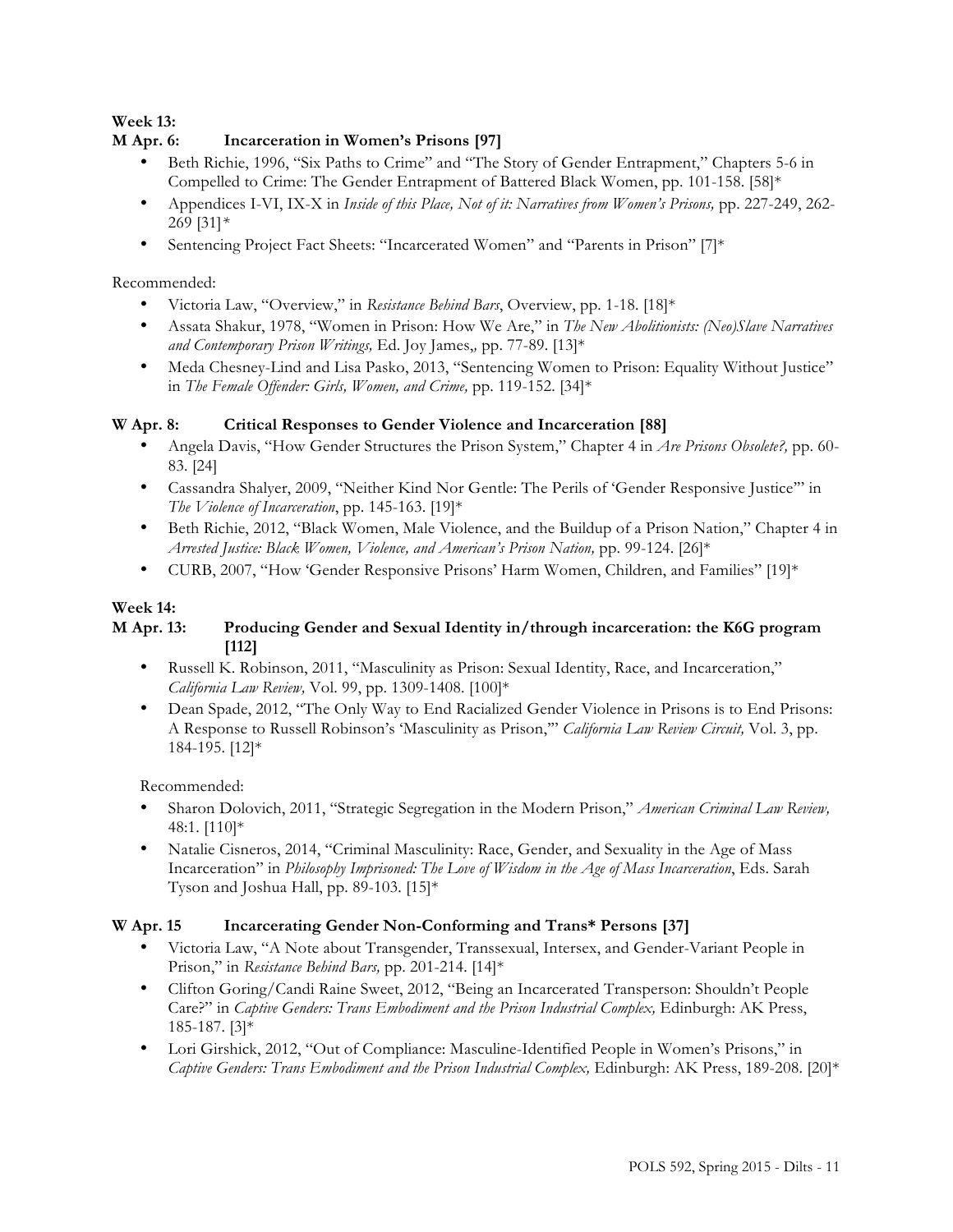• VIDEO: CeCe McDonald and Mellissa Harris-Perry, 2014, "No one can 'take my identity away from me," online at http://www.msnbc.com/melissa-harris-perry/watch/how-the-system-treats-transpeople-121475139959

Recommended:

- Susan Stryker, 2008, "An Introduction to Transgender Terms and Concepts" in *Transgender History,*  pp. 1-29. [29]\* *NB: this reading is strongly recommended if you are unfamiliar with trans\* theory and/or gender theory.*
- "Charlie Morningstar" in *Inside of this Place, Not of it: Narratives from Women's Prisons. \**
- VIDEO: CeCe McDonald, "The Struggle for Trans Liberation: A conversation with CeCe McDonald" online at https://www.youtube.com/watch?v=emx5iHwbPOg
- VIDEO: CeCe McDonald, "A Trans Revolution" online at https://www.youtube.com/watch?v=CU1wGGvJXNc
- Stephen Dillon, 2012, "The Only Freedom I can See: Imprisoned Queer Writing and the Politics of the Unimaginable" in *Captive Genders: Trans Embodiment and the Prison Industrial Complex*, Edinburgh: AK Press, 169-184. [16] \*

## **Part 5: Beyond Prison**

# **Week 15:**

## **M Apr. 20: Alternatives, Abolition, and Racial and Gender Justice [31]**

- Michel Foucault, "Alternatives to the Prison: Dissemination or Decline of Social Control?" *Theory, Culture, and Society,* Vol 26(6), pp. 12-24. [13]\*
- Critical Resistance and INCITE! Women of Color Against Violence, "Gender Violence and the Prison-Industrial Complex" [3]\*
- Mary Louise Frampton, "Transformative Justice and the Dismantling of Slavery's Legacy in Post-Modern America," in *After the War on Crime,* pp. 207-221. [15]\*

## **W Apr. 22: But who will protect us? [30]**

- Spade, Dean, "Their Laws Will Never Make Us Safer" in *Prisons will not protect you*, pp. 1-12. [13]\*
- José Martin, 2015, "Policing is a Dirty Job, But Nobody's Gotta Do It: 6 Ideas for a Cop-Free World" in *Rolling Stone,* online at: http://www.rollingstone.com/politics/news/policing-is-a-dirtyjob-but-nobodys-gotta-do-it-6-ideas-for-a-cop-free-world-20141216
- Communities Against Rape and Abuse (CARA), 2006, "Taking Risks: Implementing Grassroots Community Accountability Strategies" in *The Color of Violence: The Incite! Anthology*, pp. 250-266. [17]\*
- Film: *The Interrupters* (2011), online at http://www.pbs.org/wgbh/pages/frontline/interrupters/

## Recommended:

- Manifesto for *Abolition: A Journal of Insurgent Politics,* http://abolitionjournal.org/
- George Ciccariello-Maher and Jeff St. Andrews, "Every Crook Can Govern: Prison Rebellions as a Window to the New World. \*

## **Week 16:**

# **M Apr. 27: Abolition and Democracy**

- Angela Davis, *Are Prisons Obsolete?* (chapters 1, 2, 3, and 6).
- Angela Davis, Selections *from Abolition Democracy,* p.36-47, 71-76, & 95-99. [23] \*

## Recommended:

• Joel Olson, "The Abolition-Democracy," Chapter 5 in *The Abolition of White Democracy,* pp. 125-145.  $[21]$ \*